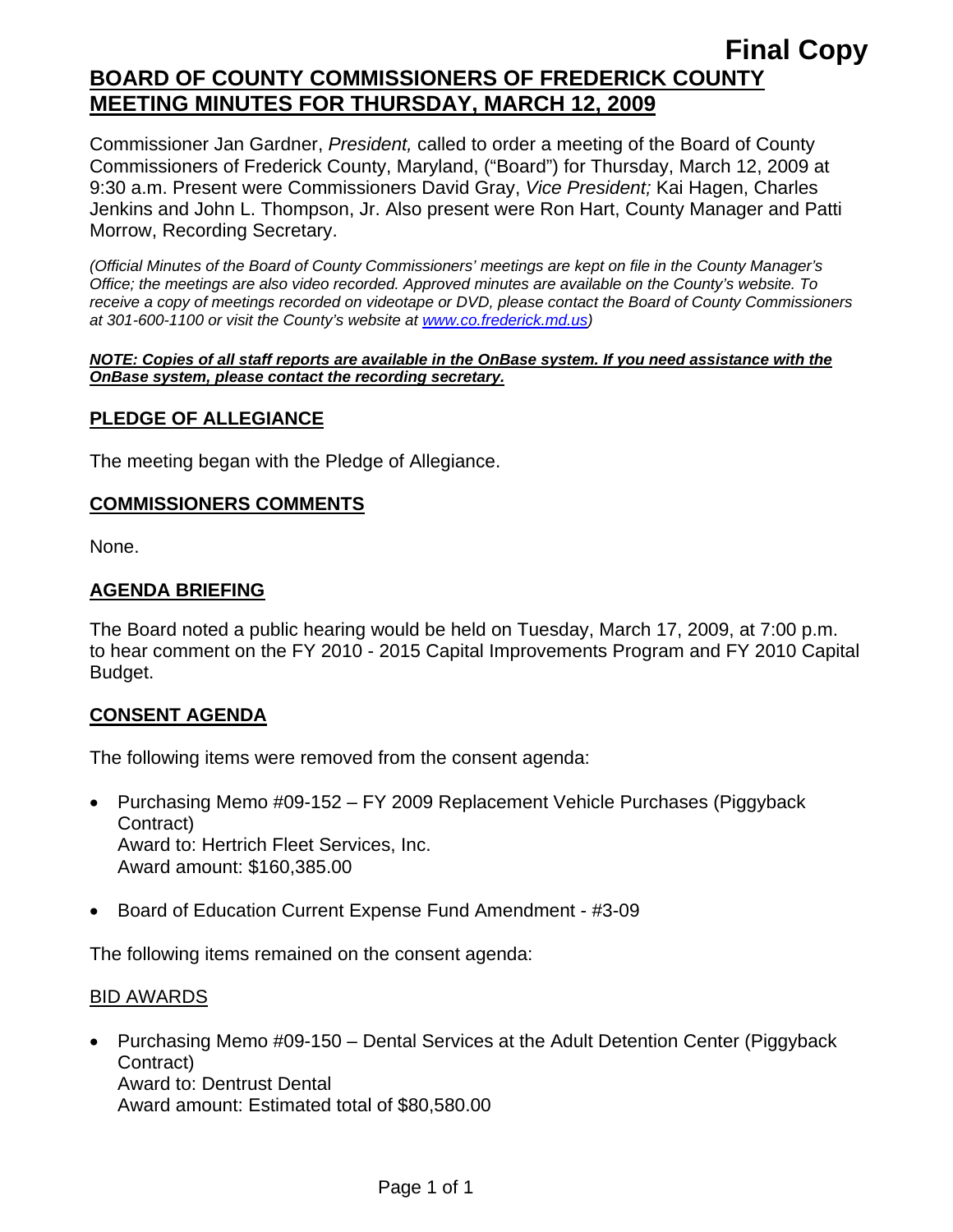- Purchasing Memo #09-151 Bid #09-CP-62, New Design Water Transmission Main, Part 5 and Budget Transfer Award to: American Infrastructure, Inc. Award amount: \$7,771,777.00
- Purchasing Memo #09-153 FY 2009 Replacement Vehicle Purchases Two (2) Phoenix Buses (Piggyback Contract) Award to: Coach and Equipment Bus Sales Award amount: \$120,796.00

Mike Marschner, Utilities and Solid Waste Management Division, commented on the Purchasing Memo #09-151, New Design Water Transmission Main, Part 5 and the budget transfer.

Commissioner Jenkins moved to approve the consent agenda as amended. Commissioner Gray seconded the motion that passed 5-0.

### **Purchasing Memo #09-152 – FY 2009 Replacement Vehicle Purchases – Hal Good, Finance**

Austin Abraham, Management Services Division, commented on the purchase of replacement vehicles for Up County Family Center.

Commissioner Hagen moved to approve the staff recommendation as presented. Commissioner Gardner seconded the motion that passed 3-2 with Commissioners Jenkins and Thomson opposed.

(Commissioner Jenkins left the meeting.)

### **Board of Education Current Expense Fund Amendment #3-09 – Mike Gastley, Finance Division**

Hal Keller, Frederick County Public Schools, commented on the expense fund amendment.

Commissioner Gray moved to approve the expense fund amendment. Commissioner Hagen seconded the motion that passed 3-2 with Commissioners Jenkins and Thompson opposed.

### **ADMINISTRATIVE BUSINESS**

#### **Approval of Board of County Commissioners Meeting Minutes**

By unanimous consent the following meeting minutes were approved:

- ♦ BOCC Meeting Minutes for Tuesday, January 27, 2009
- ♦ Form of Statement to Close Meeting on Tuesday, January 27, 2009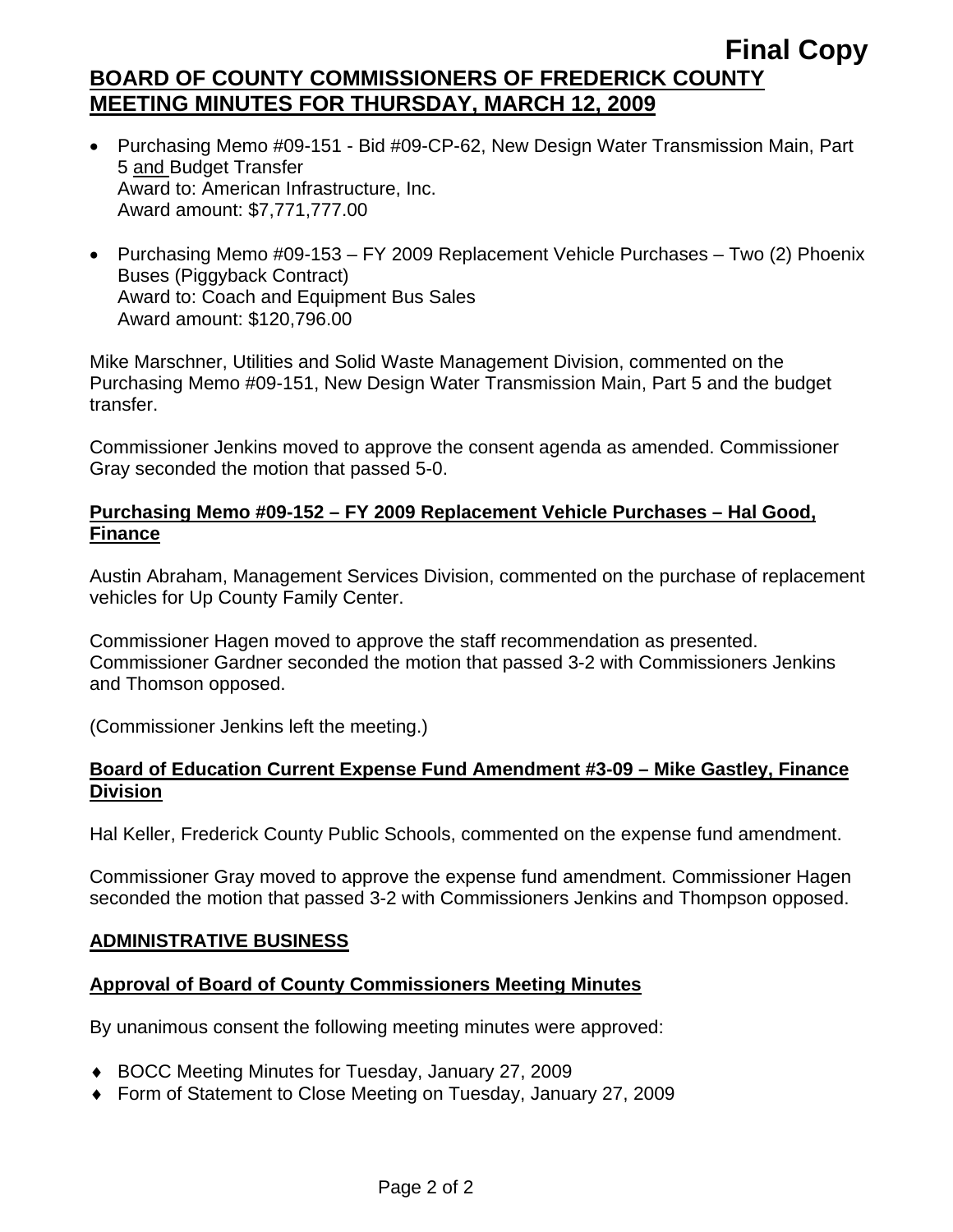- ♦ Closed Session Minutes for Tuesday, January 27, 2009
- ♦ Form of Statement for Open Meeting Following Closed Session on Tuesday, January 27, 2009
- ♦ BOCC Meeting Minutes for Thursday, January 29, 2009
- ♦ Form of Statement to Close Meeting on Thursday, January 29, 2009
- ♦ Closed Session Minutes for Thursday, January 29, 2009
- ♦ Form of Statement for Open Meeting Following Closed Session on Thursday, January 29, 2009
- ♦ BOCC Meeting Minutes for Tuesday, February 3, 2009
- ♦ BOCC Meeting Minutes for Thursday, February 5, 2009
- ♦ Form of Statement to Close Meeting on Thursday, February 5, 2009
- ♦ Closed Session Minutes for Thursday, February 5, 2009
- ♦ Form of Statement for Open Meeting Following Closed Session on Thursday, February 5, 2009
- ♦ BOCC Meeting Minutes for Tuesday, February 10, 2009
- ♦ BOCC Meeting Minutes for Thursday, February 12, 2009
- ♦ Form of Statement to Close Meeting on Thursday, February 12, 2009
- ♦ Closed Session Minutes for Thursday, February 12, 2009
- ♦ Form of Statement for Open Meeting Following Closed Session on Thursday, February 12, 2009
- ♦ BOCC Meeting Minutes for Tuesday, February 17, 2009
- ♦ BOCC Public Meeting Minutes for Tuesday, February 17, 2009
- ♦ BOCC Meeting Minutes for Thursday, February 19, 2009
- ♦ BOCC Public Meeting Minutes for Thursday, February 19, 2009

### **Way Station – Request for Letter of Support – Scott Rose, Way Station, Inc.**

Commissioner Hagen moved to support the request of Way Station, a subsidiary of the Sheppard Pratt Health System, for a federally directed appropriation in the amount of \$725,000 for its Maryland WorkFORCE Hope Project. Commissioner Gray seconded the motion that passed 3-1 with Commissioner Thompson opposed and Commissioner Jenkins out of the room.

### **Adult Detention Center Phase IV - 50% Design Update - Karla Sims, Public Works Division**

Ms. Simms briefed the Board on the current status of the project.

Commissioner Jenkins moved to approve the staff recommendation. Commissioner Gray seconded the motion that passed 5-0.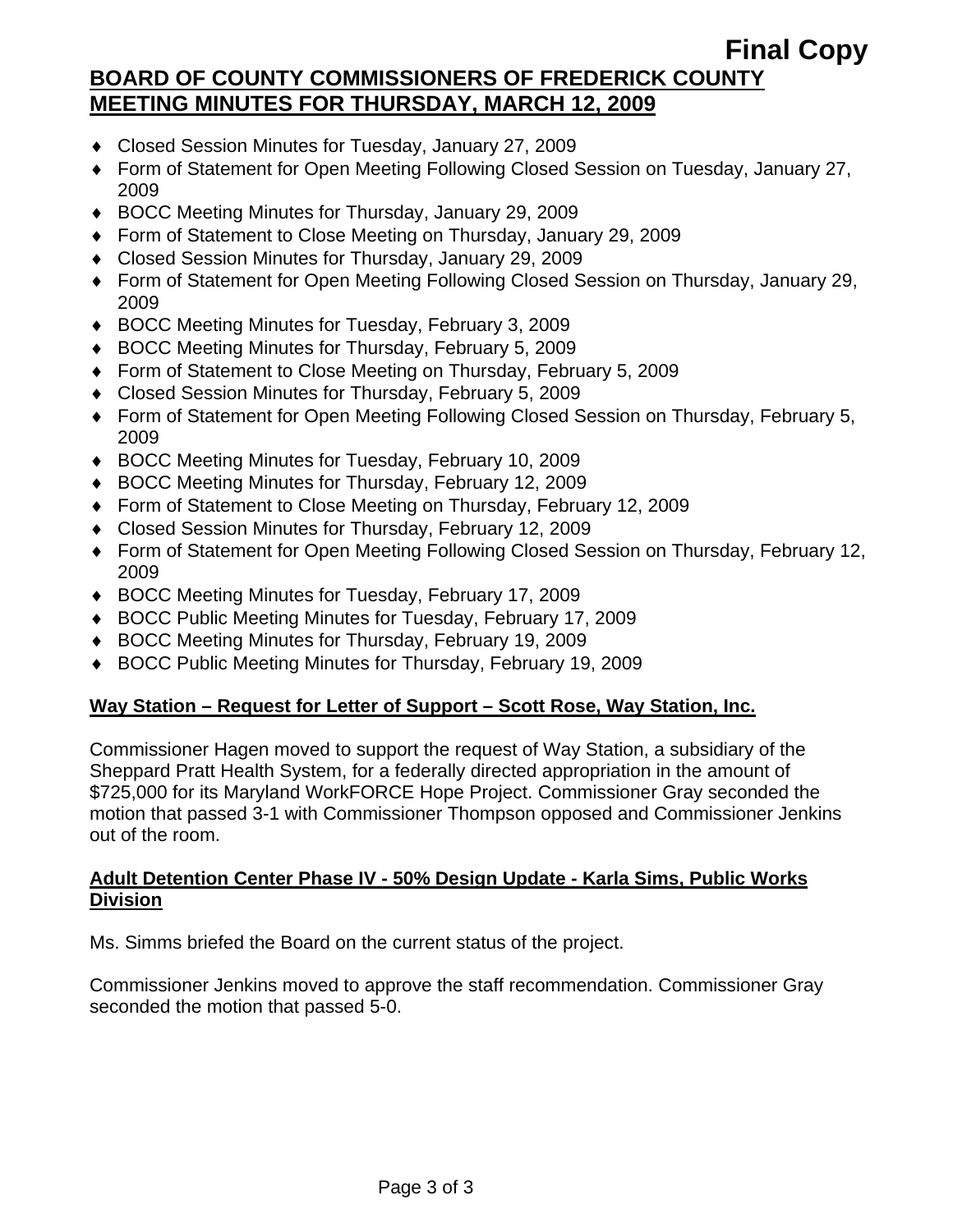### **FY 2009 Housing Initiative Fund Report - Second Quarter - Jenny Short, Citizens Services Division**

Ms. Short presented the second quarter housing initiative fund report.

This item was for information, no action was taken.

### **Butz Deed to Board of County Commissioners (BOCC) and the BOCC Agreement of Transfer to the Carroll Manor Fire Company (CMFC) - Kathy Mitchell, Office of the County Attorney**

Ms. Mitchell reviewed with the Board the process of the proposed transfer of the 10 acre parcel from the Butz family to the Board by creating a governmental use by creating an outlot and then the conveyance from the Board to the CMFC.

A lengthy discussion was held on the agreement of transfer for the property.

John Mathias, Office of the County Attorney; Gary Hessong and Nikki Martin, Permitting and Development Review Division, participated in the discussion.

Commissioner Hagen moved to agree to the terms and conditions of the draft agreement of transfer to convey an outlot received from the Butz family to the CMFC to be used as a fire station without the alternative language. The motion died for lack of a second.

Commissioner Gray moved to deny the proposed agreement of transfer approach and direct staff to evaluate the feasibility of a lease agreement with the CMFC for a minimum of 50 years. Commissioner Jenkins seconded the motion.

The motion was divided.

The vote on the denial of the agreement of transfer was 4-1 with Commissioner Hagen opposed.

The vote on the second part, to evaluate a lease agreement for the CMFC, was 4-1 with Commissioner Thompson opposed.

### **Proposed Resolution to Outline Specific Actions Regarding Recycling Goal Percentages and to Dispose of Solid Waste - Commissioner Kai Hagen**

Commissioner Hagen briefed the Board on various proposed recycling and divergence programs that have not been implemented or planned in Frederick County as alternatives to the proposed waste to energy facility.

Commissioner Hagen indicated he would provide a list of citizen contacts regarding a material resource facility (MRF).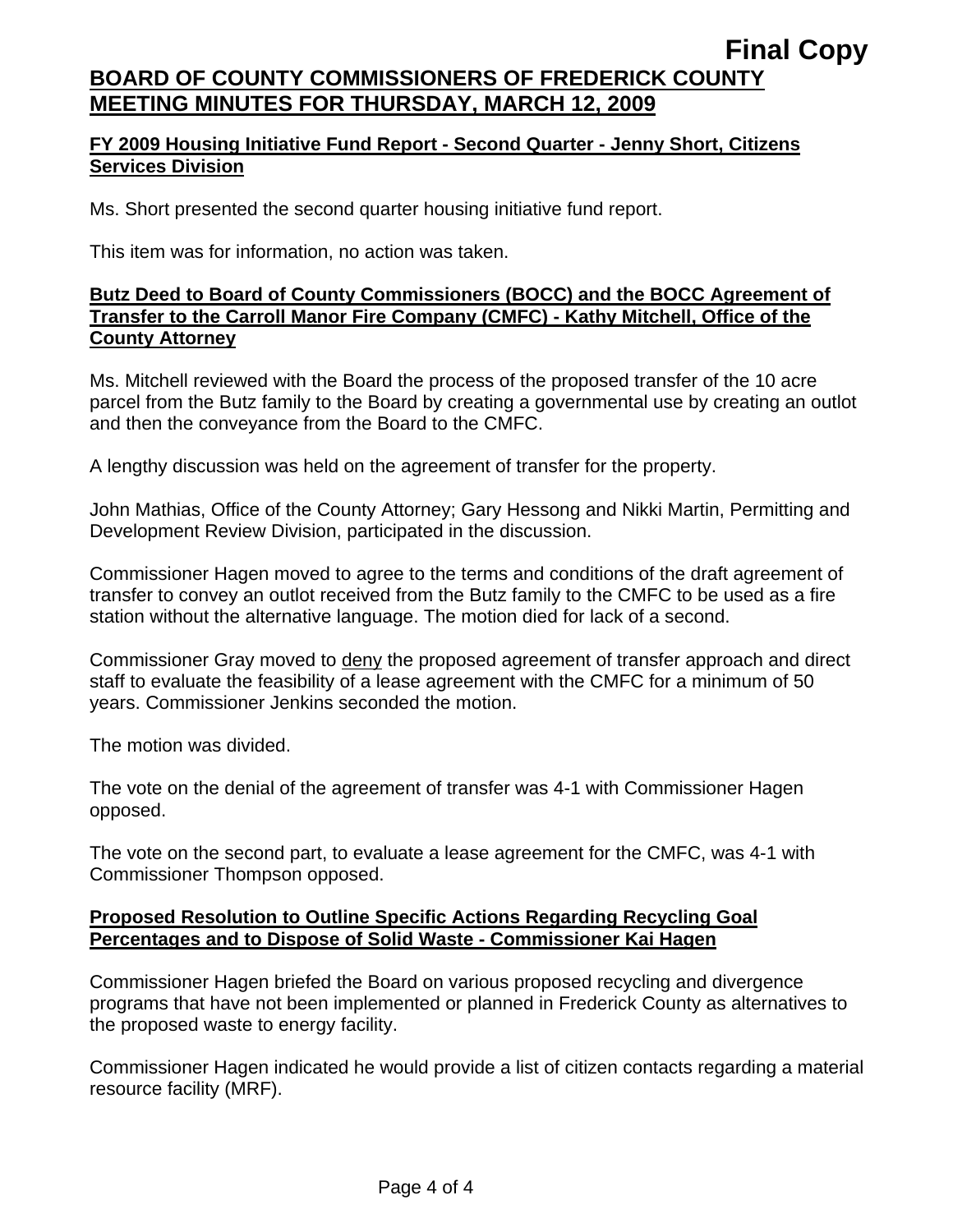By consensus the Board moved to take the next steps toward recycling in Frederick County, following full implementation of single stream recycling:

- Ask Solid Waste Advisory Committee (SWAC) and the recycling staff to evaluate the possibility of banning electronic waste from the landfill with the timing to be determined by staff;
- Recycling staff to work with the Parks and Recreation Division to develop a plan to expand recycling in the county parks;
- Make recycling available at public events;
- Meet with Frederick Community College, Hood College and Mount Saint Mary's University to discuss recycling on campus;
- Ask County Attorney's Office to give a written opinion on the legal authority to prevent haulers from using the landfill unless they have tiered pricing and different containers;
- Invite Ms. Patricia Milner, Department of Agriculture, to present a composting presentation to SWAC and the Board of Education; and
- Commissioner Hagen would coordinate a meeting with the trash haulers to discuss "pay as you throw" options and enforcement issues.

Mike Marschner, Utilities and Solid Waste Management Division, commented on the system benefit charge and tipping fees.

### **Legislative Issues**

John Mathias, Office of the County Attorney, reported on the legislative issues before the Frederick County delegation.

### **COMMISSIONERS' COMMENTS**

None.

# **PUBLIC COMMENTS**

- Lisa Baugher
- Mary Posy
- Allison Mullins Total Engineering, Inc.

# **QUESTIONS - PRESS**

None.

# **CLOSED SESSION**

Commissioner Hagen moved to go into closed session according to the Maryland Annotated Code State Government Article § 10-508(a) (3) To consider the acquisition of real property for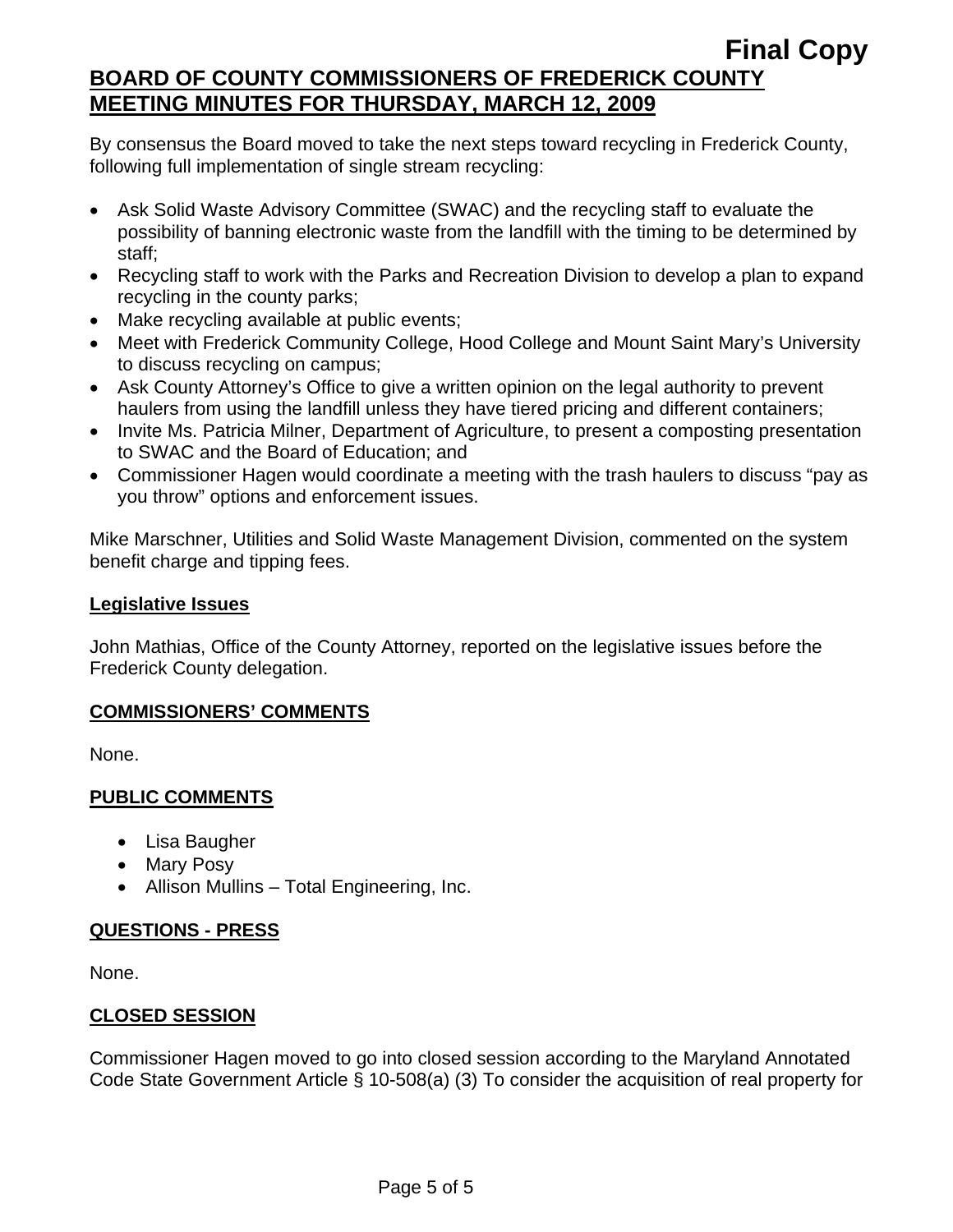a public purpose and matters directly related thereto. Commissioner Jenkins seconded the motion that passed 5-0.

### **ADJOURN**

The meeting adjourned at 1:35 p.m.

Respectfully submitted,

Patricia A. Morrow Recording Secretary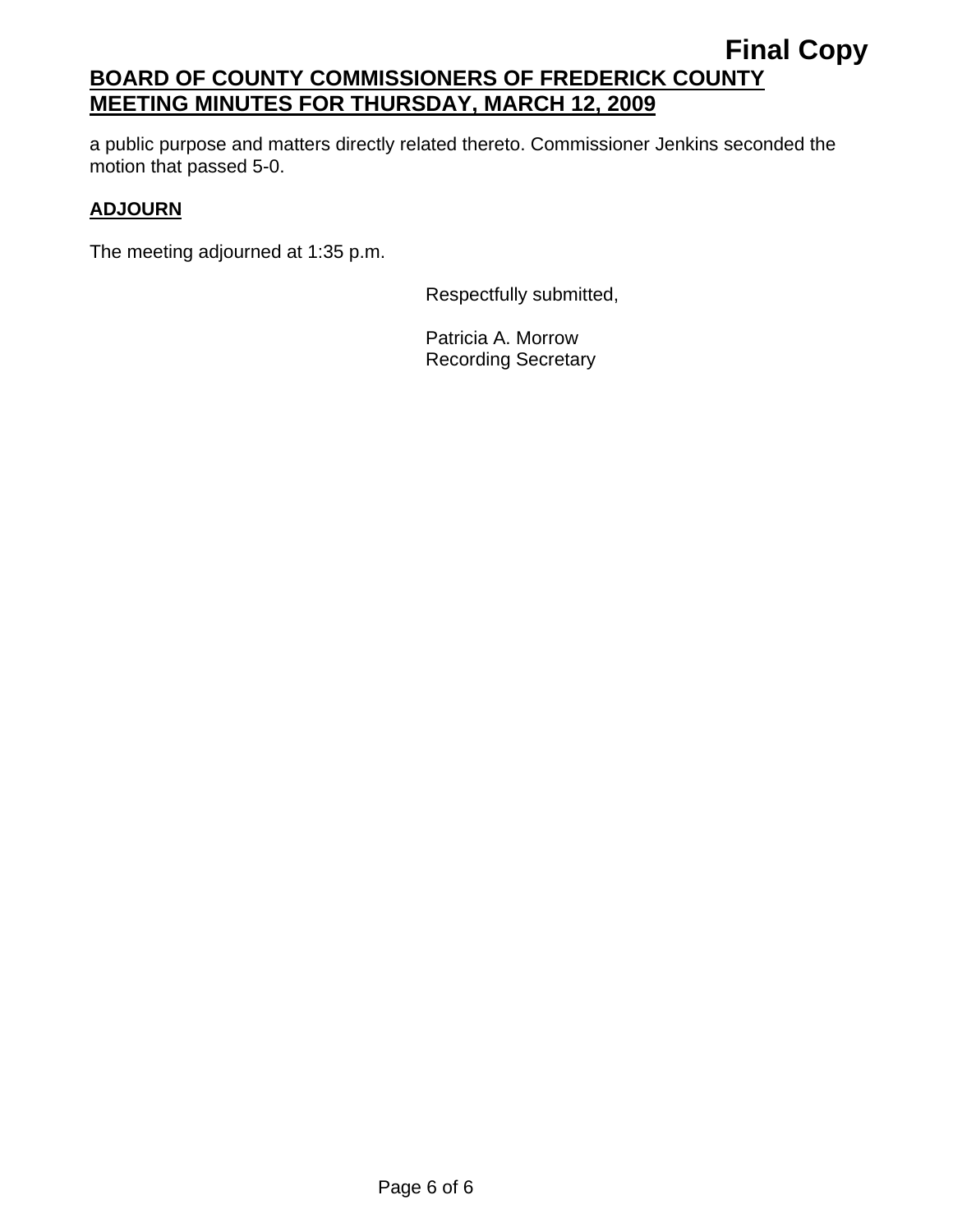# **Final Copy**

# **BOARD OF COUNTY COMMISSIONERS OF FREDERICK COUNTY MEETING MINUTES FOR THURSDAY, MARCH 12, 2009**

#### **FORM OF STATEMENT FOR CLOSING THE MEETING OF THURSDAY, MARCH 12, 2009**

### **STATUTORY AUTHORITY TO CLOSE SESSION**

#### **State Government Article §10-508(a):**

(3) To consider the acquisition of real property for a public purpose and matters directly related thereto.

#### **Motion:**

Commissioner Hagen moved to go into closed session in accordance with the Maryland Annotated Code State Government Article § 10-508(a)(3) To consider the acquisition of real property for a public purpose and matters directly related thereto. Commissioner Jenkins seconded the motion that passed 5-0.

### **Topic To Be Discussed:**

The possible acquisition of property for park land.

 $\overline{a}$ 

Patricia A. Morrow Recording Secretary